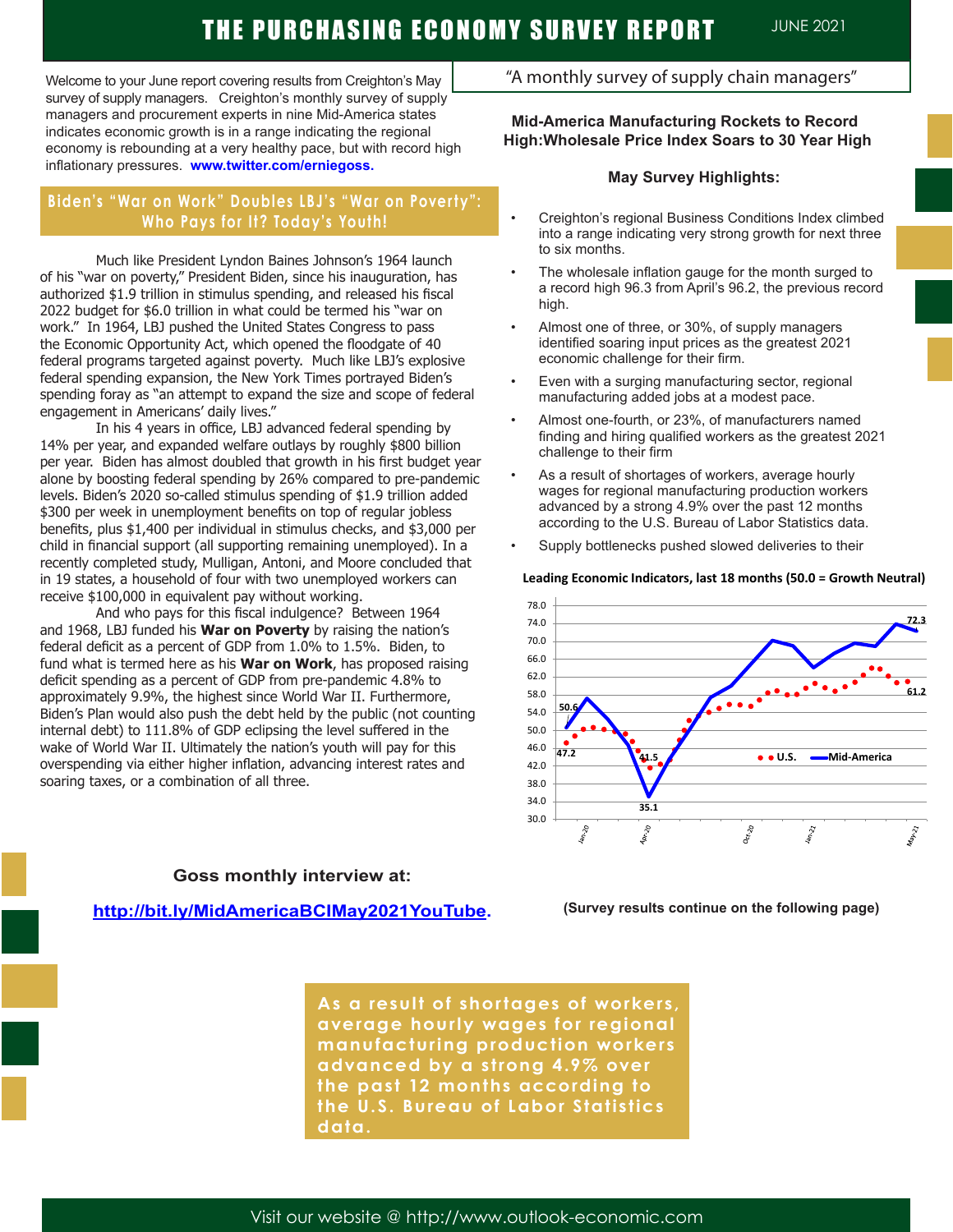# THE PURCHASING ECONOMY SURVEY REPORT JUNE 2021

For the twelfth straight month, the Creighton University Mid-America Business Conditions Index, a leading economic indicator for the nine-state region stretching from Minnesota to Arkansas, moved into vigorous growth territory.

**Overall Index:** After rocketing to a record high 73.9 in April, the Business Conditions Index, which ranges between 0 and 100, slipped to still strong 72.3 for May. However, manufacturing supply managers report that labor shortages and supply bottlenecks continue to restrain growth.

Almost one of three, or 30%, of supply managers identified soaring input prices as the greatest 2021 economic challenge for their firm.

More than nine out of 10 supply managers reported supply bottlenecks, or delays, for May with 40% indicating that the delays were significant.

Since bottoming in April of last year, Mid-America has added approximately 1.0 million jobs for an 8.3% advancement. Creighton's monthly survey results indicate that the region is adding manufacturing business activity at a healthy pace, and that growth will remain strong with the overall regional economy returning to pre-pandemic levels in the first quarter of 2022.

**Employment:** The regional employment index remained above growth neutral for May, but sank from 57.2 in April to 55.6 for the month. Almost one-fourth, or 23%, of manufacturers named finding and hiring qualified workers as the greatest 2021 challenge to their firm.

The shortage of production workers continues to push wages higher. U.S. Bureau of Labor Statistics data indicate that average hourly earnings of manufacturing production workers in the region expanded by a strong 4.9% over the past 12 months.

Other comments from May survey participants:

- "Delays in deliveries started occurring in February. Prior to that no issues."
- "Great deal of uncertainty: How will economy open up from Covid shutdowns."
- "Supply chain slow downs and trying to increase our workforce have been the biggest cause of getting back to full production capacities."
- "Raw material supply continues to be a major concernfrom metals to chemicals. Logistics cost and extended lead times to obtain products are also at high impact. And of course, the lack of labor and rising cost of labor."

**Wholesale Prices:** The wholesale inflation gauge for the month surged to a record high 96.3 from April's 96.2, the previous record high.

At the wholesale level, Creighton's survey is tracking higher and higher inflationary pressures. Metal products and lumber, for example, are experiencing significant upward pressures in wholesale prices. Since June of last year, metal prices have expanded by 20.8%, and lumber products have advanced by 63.1% according to U.S. Bureau of Labor Statistics data. Despite rapidly expanding inflationary pressures at the wholesale level, the Federal Reserve remains committed to its current expansionary policy.

Approximately 30% of supply managers identified rapidly rising input prices as their firm's greatest 2021 economic challenge.

## "A monthly survey of supply chain managers"

**Confidence:** Looking ahead six months, economic optimism, as captured by the May Business Confidence Index, climbed to a strong 88.6 from April's 64.8.

"Despite supply bottlenecks, rapidly rising prices and labor shortages the expanding regional economy pushed economic confidence among manufacturing supply managers higher for the month," said Goss.

**Inventories:** The regional inventory index, reflecting levels of raw materials and supplies, rose to 72.0 from last month's 70.0.

**Trade:** Despite supply chain bottlenecks, regional trade numbers were solid for the month. The new export orders index climbed to 76.5 from April's 58.8. An expanding domestic manufacturing sector underpinned May's import reading of 55.0, which was down from April's 57.9.

**Other survey components of the May Business Conditions Index were:** new orders declined to 75.0 from 81.5 in April; the production or sales index sank to a very strong 68.5 from April's 78.6; and the index for the speed of deliveries of raw materials and supplies soared a record high of 90.8, from April's 84.0, also a record high. A higher reading indicates slower deliveries.

The Creighton Economic Forecasting Group has conducted the monthly survey of supply managers in nine states since 1994 to produce leading economic indicators of the Mid-America economy. States included in the survey are Arkansas, Iowa, Kansas, Minnesota, Missouri, Nebraska, North Dakota, Oklahoma and South Dakota.

The forecasting group's overall index, referred to as the Business Conditions Index, ranges between 0 and 100. An index greater than 50 indicates an expansionary economy over the course of the next three to six months.

The Business Conditions Index is a mathematical average of indices for new orders, production or sales, employment, inventories and delivery lead time. This is the same methodology, used since 1931 by the Institute for Supply Management (ISM), formerly the National Association of Purchasing Management. The Mid-America report is produced independently of the national ISM.

## **MID-AMERICA STATES**

#### **ARKANSAS**

The May Business Conditions Index for Arkansas decreased to 67.8 from 73.9 in April. Components from the May survey of supply managers were: new orders at 72.9, production or sales at 65.9, delivery lead time at 87.6, inventories at 60.7, and employment at 52.1. According to U.S. Bureau of Labor Statistics, average hourly wages for manufacturing production workers in Arkansas rose a hefty 6.1% over the last 12 months. Both durable goods producers and non-durable goods manufacturers in the state accounted for the very healthy gains.

#### **IOWA**

Iowa's Business Conditions Index for May rose to 70.2 from 67.9 in April. Components of the overall May index were: new orders at 72.7, production, or sales, at 65.7, delivery lead time at 86.7, employment at 53.9, and inventories at 74.6. According to U.S. Bureau of Labor Statistics, average hourly wages for manufacturing production workers rose a stout 7.3% over the last 12 months. Wage gains were much healthier among non-durable goods producers than for durable goods manufacturers over the 12-month period.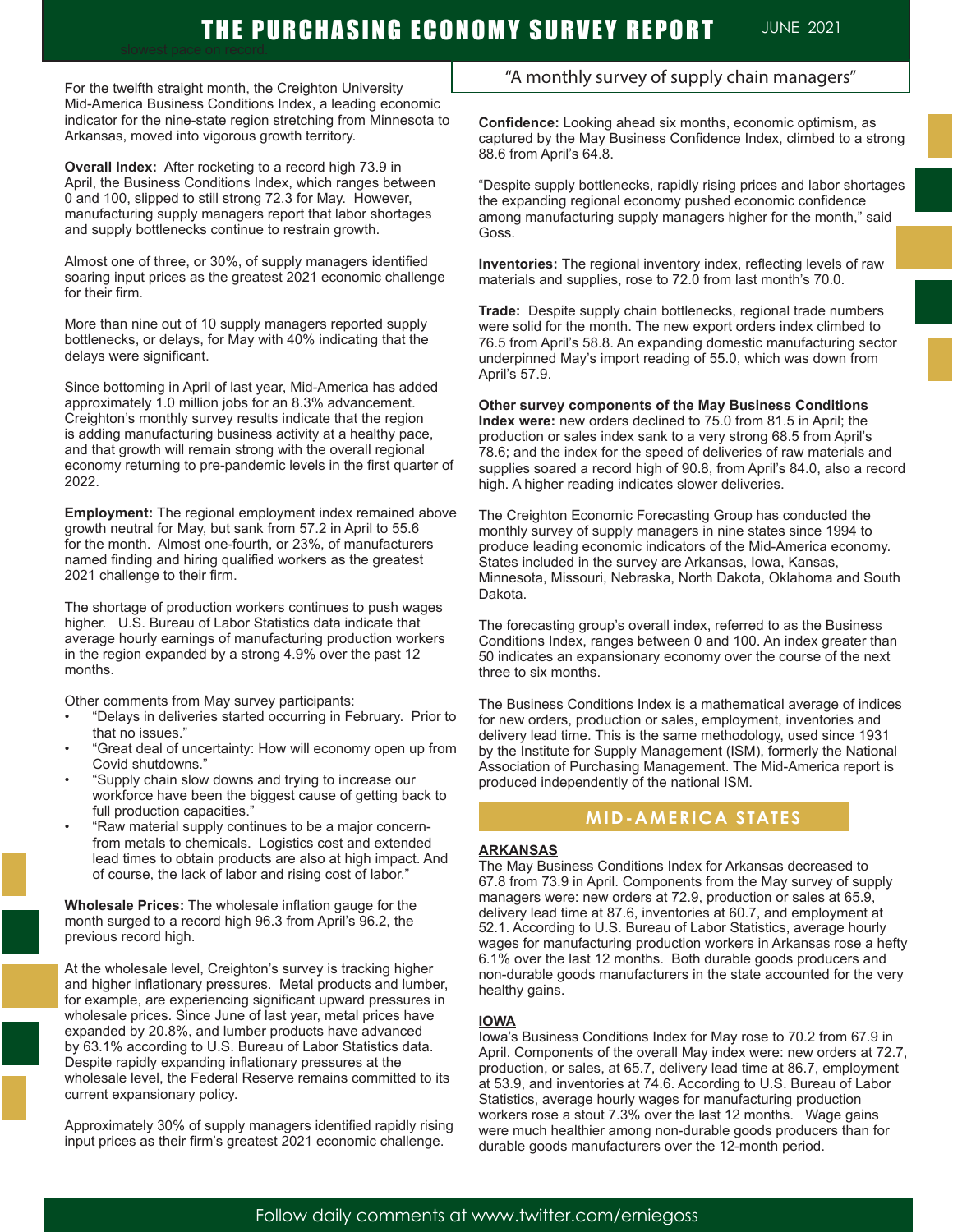# THE PURCHASING ECONOMY SURVEY REPORT JUNE 2021

• Ī

l.<br>T

I

#### **KANSAS**

The Kansas Business Conditions Index for May fell to 71.8 from April's 75.0. Components of the leading economic indicator from the monthly survey of supply managers were: new orders at 74.4, production or sales at 67.6, delivery lead time at 85.6, employment at 52.5, and inventories at 79.1. According to U.S. Bureau of Labor Statistics, average hourly wages for Kansas manufacturing production workers fell by 2.7% over the last 12 months. The state's durable goods producers, accounted for the losses, while nondurable goods manufacturers, experienced modest gains.

#### **MINNESOTA**

The May Business Conditions Index for Minnesota sank to 74.5 from 79.7 in April. Components of the overall May index were: new orders at 77.5, production or sales at 71.1, delivery lead time at 91.3, inventories at 65.6, and employment at 67.2. According to U.S. Bureau of Labor Statistics, Minnesota's average hourly wages for manufacturing production workers climbed by a solid 2.9% over the last 12 months. Both non-durable and durable goods producers in the state accounted for the gains.

#### **MISSOURI**

The May Business Conditions Index for Missouri decreased to 69.5 from 73.2 in April. Components of the overall index from the survey of supply managers for May were: new orders at 72.8, production or sales at 65.8, delivery lead time at 87.4, inventories at 66.9, and employment at 54.3. According to U.S. Bureau of Labor Statistics, average hourly wages for Missouri's manufacturing production workers climbed by a very healthy 7.0% with wage gains greater for durable goods producer than for non-durable goods producers.

#### **NEBRASKA**

Nebraska's overall index for May dipped to 76.1 from 76.8 in April. Components of the index from the monthly survey of supply managers for May were: new orders at 74.6, production or sales at 67.9, delivery lead time at 96.3, inventories at 82.3, and employment at 59.3. According to U.S. Bureau of Labor Statistics, average hourly wages for Nebraska's manufacturing production workers climbed by a modest 2.1% with wage gains for non-durable goods producers, but wage losses for durable goods manufacturers in the state.

#### **NORTH DAKOTA**

The May Business Conditions Index for North Dakota bounced to 75.2 from 74.3 in April. Components of the overall index for May were: new orders at 78.9, production or sales at 70.5, delivery lead time at 92.5, employment at 65.8, and inventories at 68.1. According to U.S. Bureau of Labor Statistics, average hourly wages for North Dakota's manufacturing production workers climbed by a very strong 7.0% with gains somewhat larger for durable goods producers than non-durable goods manufacturers.

#### **OKLAHOMA**

Oklahoma's Business Conditions Index expanded above growth neutral in May. The overall index fell to 68.9 from 70.9 in April. Components of the overall May index were: new orders at 72.8, production or sales at 65.8, delivery lead time at 87.2, inventories at 64.7, and employment at 54.2. According to U.S. Bureau of Labor Statistics, Oklahoma's average hourly wages for manufacturing production workers climbed by a very strong 12.5% with gains somewhat larger for non-durable goods producers than durable goods manufacturers.

#### **SOUTH DAKOTA**

The May Business Conditions Index for South Dakota climbed to 75.5 from 74.9 in April. Components of the overall index from the May survey of supply managers in the state were: new orders at 74.5, production or sales at 67.7, delivery lead time at 95.7, inventories at 80.8, and employment at 58.9. According to U.S. Bureau of Labor Statistics, South Dakota average hourly wages for manufacturing production workers climbed by a very weak 0.2% with gains for non-durable goods producers, and sight wage losses for durable goods manufacturers.

# "A monthly survey of supply chain managers"

# **THE BULLISH NEWS**

- For the first time since the onset of the pandemic, Initial claims for unemployment benefits fell below 400,000.
- The U.S. job market added 559,000 jobs in May as the unemployment rate dipped to 5.9% and hourly wages expanded by an annualized 7.2%.
- May's Purchasing management indices (PMI) of supply managers for both ISM's national survey and Creighton's Mid-America approached record highs indicating very strong manufacturing growth.
- The Case-Shiller U.S. Home Price NSA Index reported a 13.3% annual home price gain in March from one year earlier.

# **THE BEARISH NEWS THE BEARISH NEWS**

- Creighton's wholesale inflation gauge from the May Mid-America manufacturing supply manager survey soared to another record high. The U.S. consumer price index climbed by an inflationary 0.8% in April.
- The U.S. budget deficit soared to a record high \$1.9 trillion for the first 7 months of the fiscal year.
- The National Federation of Independent Business reported that 48% of small business owners reported unfilled job openings in May, up from 44% in April. May's reading is 26 points higher than the 48-year average of 22%.

## **THE OUTLOOK**

National Association of Business Economics. (May, 2021): SUMMARY: "NABE panelists have grown more optimistic about the prospects for economic growth in 2021," said NABE President **Manuel Balmaseda, CBE**, chief economist, CEMEX. "The median forecast calls for an 8.5% annualized growth rate in the second quarter of 2021 for inflation-adjusted gross domestic product, or real GDP. The panel has become significantly more bullish about 2021 as a whole. The median real GDP growth estimate for 2021 is 6.7%, compared to the 4.8% forecasted in the March 2021 survey." "NABE panelists expect near-term inflation pressure, but anticipate it being short-lived," added Survey Chair Holly Wade, executive director, NFIB Research Center. "Inflation expectations moved up significantly from those in the March survey, but panelists anticipate inflation easing in the second half of 2021, with no resurgence in 2022. **https://tinyurl.com/4pxpx494**

**Goss (June 2021):** Since December 2020, the University of Michigan's expected inflation has risen from 2.5% to 3.4% in April. Despite this gain the yield on the 10-year U.S. Treasury bond has not moved above 1.65%. Why? Because the Federal Reserve is buying \$80 billion of U.S. Treasury bonds each month putting a lid on this yield. This means that investors cannot gauge the rate of inflation using this yield. A portion of the jump in inflation is transitory but a significant share is not. U.S. inflation (excluding the transitory portion) is approximately 3% - 3.5% (4.5% - 5.0% including transitory). Both well above the Fed's target.

> **Survey results for June will be released on July 21, 2021, the first business day of the month**

Visit our website @ http://www.outlook-economic.com

T TO WATC**H**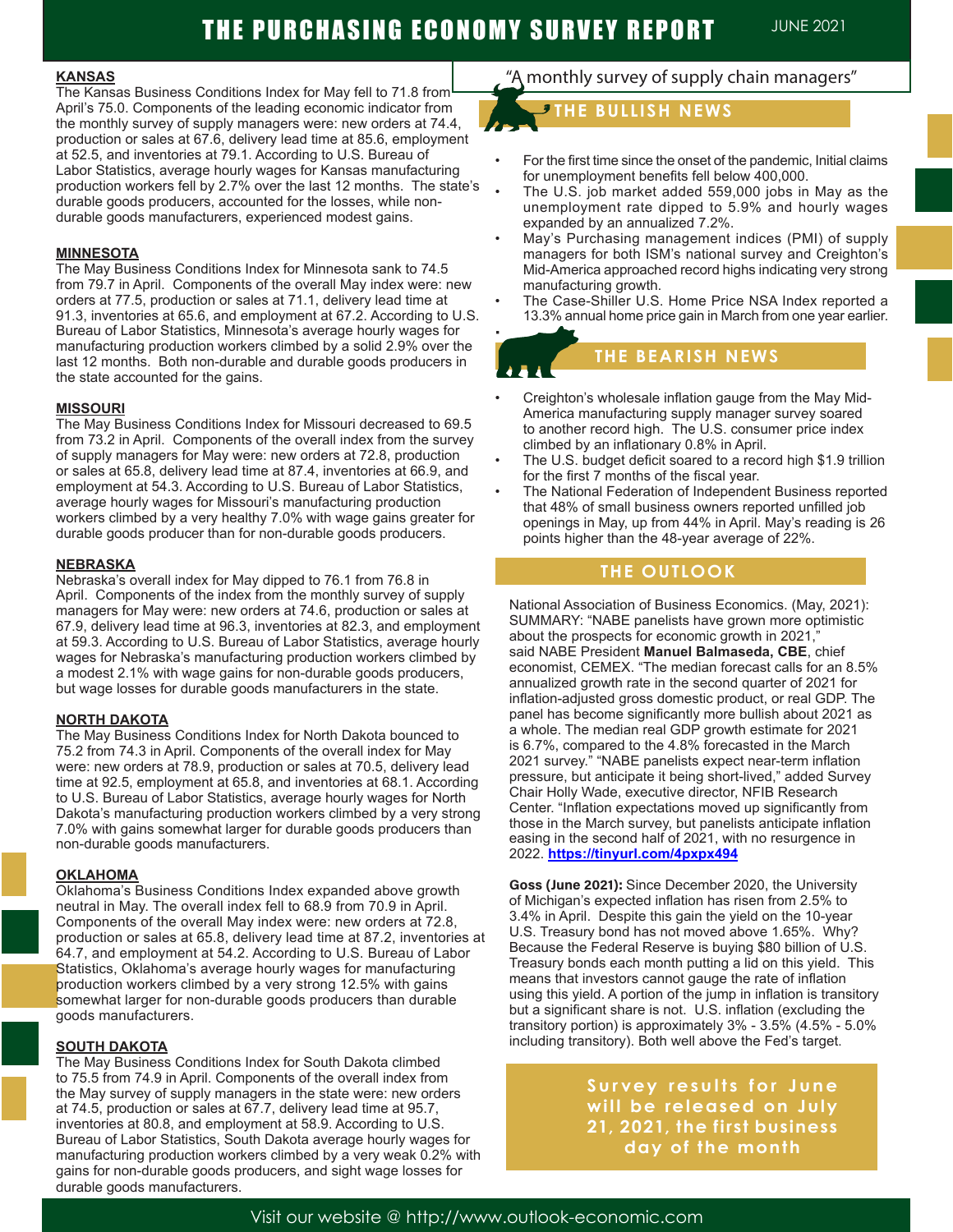

# **GOSS EGGS (for recent dumb economic moves)**

The Biden Administration, led by Secretary of Treasury and economist, reached a backroom deal with G7 nations to force multinational companies to pay higher corporate taxes. Yellen might as well have said "If the U.S. can't compete, let's fix the game." It should be embarrassing for a U.C Berkley economist (Yellen) to have taught free-market macroeconomics only to now engage in what is equivalent to corporate price fixing. I award 5 Goss eggs only because that is the maximum.

# **STATISTIC OF THE MONTH**

**2,274,000.** Since the onset of the pandemic in March 2020, the number of job openings in the U.S. has increased by 2,274,000 reaching a record of 9,286,000 in April of this year. There are now 101 job openings for every 100 unemployed workers.

# **KEEP AN EYE ON**

- **• U.S. Inflation Report.** On July 13, the U.S. Bureau of Labor Statistics (BLS) releases its consumer price index (CPI) for June. Recent readings are signaling well above the Federal Reserve's acceptable level (transitory or not!)
- **• U.S. Jobs Report.** On June 2, the BLS releases its job numbers for June. Another weaker than expected reading (below 400,000) report will very bearish for the U.S. economy.
- **• Case-Shiller Home Price Index.** On June 29, S&P CoreLogic Case-Shiller will release its home price index for April. Recent releases indicate the extent of a bubble in U.S. home prices.

### **SUPPLY MANAGERIER CAREERS A FOLLO**

**Follow Goss on twitter at http://twitter.com/erniegoss For historical data and forecasts visit our website at: http://business.creighton.edu/organizationsprograms/economic-outlook** 

"A monthly survey of supply chain managers"

# **SUPPLY MANAGERS READING ROOM**

"5 Causes of Bottlenecks in the Global Supply Chain," Brian Hoey, "Let's say you're cooking up a big family meal, and you're trying to estimate how soon the food will be ready. You look at the recipe, and you add up the cooking times for various elements, plus all of the time it takes to prepare the ingredients. You estimate that the meal should take you about an hour. Two hours later, you find that you're still cooking, and your kids are starting to get grumpy while they wait. What happened?" Possibly, your estimate didn't account for the bottlenecks you inevitably ran into. Maybe you can't chop vegetables as quickly as the recipe expects you to because your knife hasn't been sharpened recently, meaning that the entire process was delayed before any real "cooking" began. Maybe you were working with a stove that only had two burners, meaning that you couldn't sauté your vegetables, make a roux, and simmer your sauce at the same time. Or maybe you simply didn't have enough pots, pans, and cutting boards for the project, so you had to stop and clean up multiple times in the middle of the process. At the end of the day, these various bottlenecks were able to accumulate, and the result was a significant delay. **https://tinyurl.com/4sks84mk**.

## **SUPPLY MANAGER CAREERS**

Ameren, St. Louis, Missouri. Manager of Sourcing. *Key responsibilities include*: \*Supervise, coach, develop and evaluate a team of sourcing professionals.\*Manage assigned commodity areas through strategic sourcing and the formation of cross-functional teams.\*Manage sourcing professionals, providing guidance on work execution and escalated issues. \*Be recognized as the services and equipment procurement subject matter expert by peers and clients. \*Deliver year-overyear productivity improvements while maintaining or improving service levels and reliability.\*Uphold internal and external policies, regulations and laws. **Qualifications:** Bachelor's Degree from an accredited college or university required, preferably in an analytical discipline (e.g., finance, accounting, business, etc.). MBA or other related graduate degree preferred. Seven or more years of professional experience in strategic sourcing, purchasing, consulting, cost accounting, or finance required. Three or more years of supervisory or high-level team/project leadership required. Experience in procuring general professional services supporting corporate departments (e.g., HR, HR Benefits, Finance and Legal) preferred. https://tinyurl.com/awfpneat.